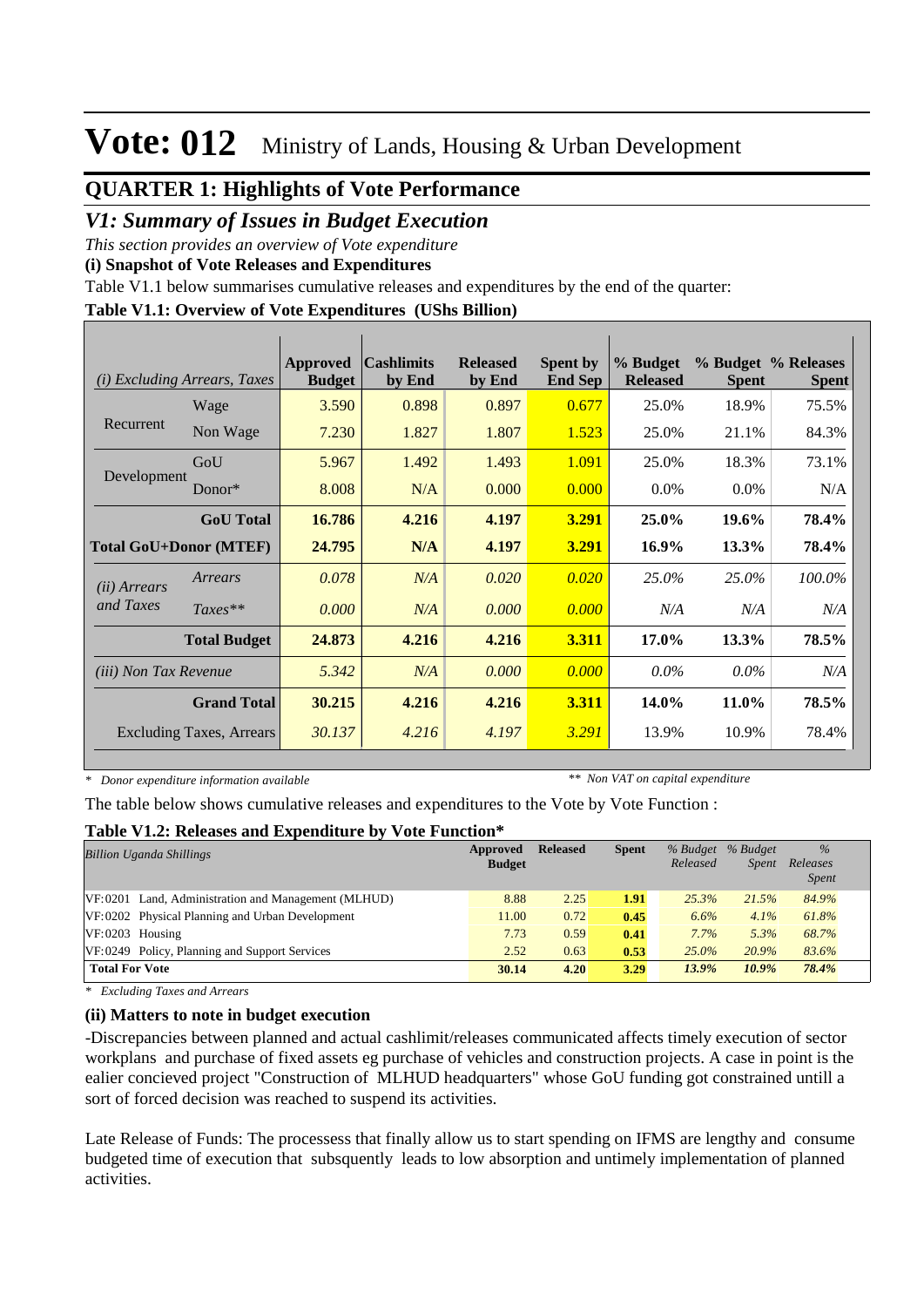### **QUARTER 1: Highlights of Vote Performance**

Procurement Process still contrains the budget execution:

#### **Table V1.3: High Unspent Balances and Over-Expenditure in the Domestic Budget (Ushs Bn)**

#### *(i) Major unpsent balances*

*(ii) Expenditures in excess of the original approved budget*

*\* Excluding Taxes and Arrears*

### *V2: Performance Highlights*

*This section provides highlights of output performance, focusing on key outputs and actions impelemented to improve section performance.*

#### **Table V2.1: Key Vote Output Indicators and Expenditures\***

| Vote, Vote Function<br><b>Key Output</b>                                                                   | <b>Approved Budget and</b><br><b>Planned outputs</b>                                                                                                                                                  | <b>Cumulative Expenditure</b><br>and Performance                                                                                                                                                                                                                                                                                                                                                                                                 | <b>Status and Reasons for any</b><br><b>Variation from Plans</b>                                                                                                                                                                                           |
|------------------------------------------------------------------------------------------------------------|-------------------------------------------------------------------------------------------------------------------------------------------------------------------------------------------------------|--------------------------------------------------------------------------------------------------------------------------------------------------------------------------------------------------------------------------------------------------------------------------------------------------------------------------------------------------------------------------------------------------------------------------------------------------|------------------------------------------------------------------------------------------------------------------------------------------------------------------------------------------------------------------------------------------------------------|
|                                                                                                            | Vote Function: 0201 Land, Administration and Management (MLHUD)                                                                                                                                       |                                                                                                                                                                                                                                                                                                                                                                                                                                                  |                                                                                                                                                                                                                                                            |
| Output: 020101                                                                                             | Land Policy, Plans, Strategies and Reports                                                                                                                                                            |                                                                                                                                                                                                                                                                                                                                                                                                                                                  |                                                                                                                                                                                                                                                            |
| Description of Performance: National Land Policy                                                           | disseminated to 40 districts;<br>Status of the review/preparation<br>of the 5 Proposed principles for<br>the Survey and Mapping Bill,<br><b>Registration of Titles</b><br>(Amendment) Bill, Surveyors | -Disseminated 450 copies to<br>Members of Parliament and key<br>stakeholders. And more 800<br>copies of NLP were distributed<br>to stakeholders at the policy<br>launch and other channels of<br>distribution;                                                                                                                                                                                                                                   | -The Dissemination and<br>Implementation of NLP to<br>Districts shall kick start as soon<br>as the expected funding from<br>GoU and Development Partners<br>is available;                                                                                  |
|                                                                                                            | Registration (Amendment) Bill,<br>and Land and Infrastructure<br>Information Bill, Land<br>Acquisition Act (Amendment)<br>prepared/reviewed                                                           | -National Land Policy(NLP)<br>gazzetted;<br>-5 Proposed principles for the<br>Survey and Mapping Bill,<br><b>Registration of Titles</b><br>(Amendment) Bill, Surveyors<br>Registration (Amendment) Bill,<br>and Land and Infrastructure<br>Information Bill, Land<br>acquisition Bill prepared<br>discussed by stakeholders;<br>-Lauched the National Land<br>Policy;<br>-The National Land Policy<br>implementation Secretariate<br>formulated; | -Comprehensive stakeholders<br>consultations and inclusiveness<br>of emerging land issues has<br>slowed the finalisation of<br>review and preparation of the<br>propsed bills. However, this is<br>healthy to avoid any omitions or<br>possible ambiguity. |
| Performance Indicators:                                                                                    |                                                                                                                                                                                                       |                                                                                                                                                                                                                                                                                                                                                                                                                                                  |                                                                                                                                                                                                                                                            |
| Number of districts where<br>the National Land policy and<br>implementation guidelines<br>are disseminated | 40                                                                                                                                                                                                    |                                                                                                                                                                                                                                                                                                                                                                                                                                                  |                                                                                                                                                                                                                                                            |
| <b>Output Cost:</b>                                                                                        | 1.381<br>UShs Bn:                                                                                                                                                                                     | UShs Bn:<br>0.236                                                                                                                                                                                                                                                                                                                                                                                                                                | 17.1%<br>% Budget Spent:                                                                                                                                                                                                                                   |
| Output: 020102                                                                                             | <b>Land Registration</b>                                                                                                                                                                              |                                                                                                                                                                                                                                                                                                                                                                                                                                                  |                                                                                                                                                                                                                                                            |
|                                                                                                            | Description of Performance: - 2,000 certificates of leasehold - 428 lease title issued;<br>titles issued;                                                                                             |                                                                                                                                                                                                                                                                                                                                                                                                                                                  | - The unprecedented<br>performance is as a result of                                                                                                                                                                                                       |
|                                                                                                            |                                                                                                                                                                                                       | - 2,289 certificates of freehold                                                                                                                                                                                                                                                                                                                                                                                                                 | new innovative reforms to                                                                                                                                                                                                                                  |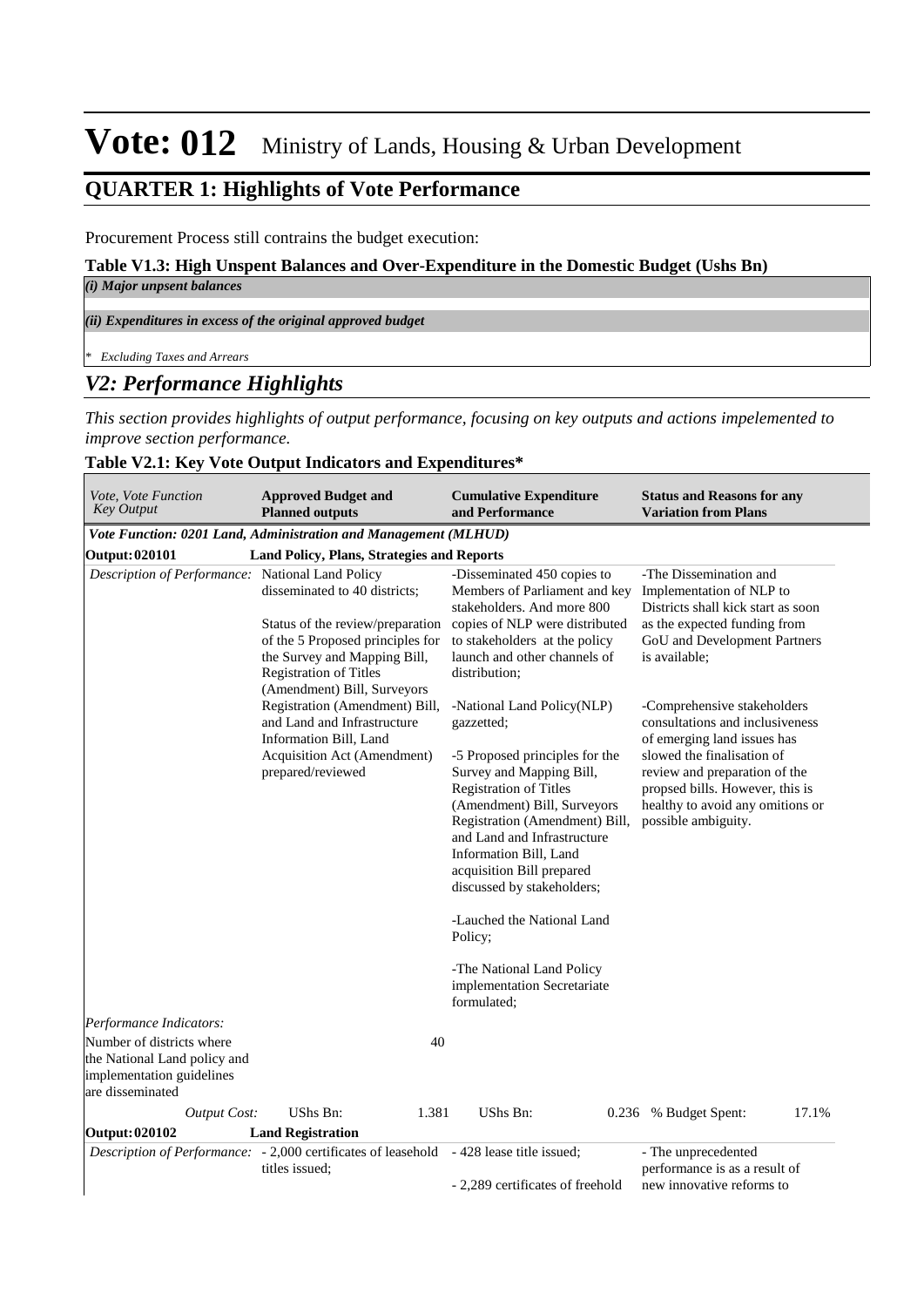## **QUARTER 1: Highlights of Vote Performance**

| - 6,000 certificates of freehold<br>service deliverly through<br>issued<br>titles issued;<br>offices and implementation of<br>- 7,359 certificates of mailo<br>- 4,000 Certificates of Mailo<br>the Land Information<br>title issued:<br>System(LIS) in the 6 Ministry<br>titles issued;<br>Zonal Offices;<br>- 7,359 mailo land transactions<br>registered.<br>- 5,000 Mailo land transactions<br>registered;<br>- 22,176 land registration<br>transactions completed.<br>- 32,000 land registration<br>transactions completed;<br>- 18 court cases handled.<br>- 367 lease documents handled<br>- 6 Ministry Zonal land offices<br>monitored and evaluated.<br>Performance Indicators:<br>Number of leases processed<br>1,400<br>Number of land transcations<br>32,000<br>registered<br>Number of titles issued<br>12,000<br>UShs Bn:<br>UShs Bn:<br><b>Output Cost:</b><br>0.381<br>0.080 % Budget Spent:<br><b>Surveys and Mapping</b><br><b>Output: 020104</b><br>Description of Performance: - 12,000 Deed plans approved<br>The production of the Deed<br>-1 meeting was took place<br>which was held in the Ministry<br>plans and inter-state meetings<br>boardroom with all stakeholders<br>were on target, however, the<br>- 40 Geodetic control points<br>established;<br>establishment of the Geodetic<br>involved both in UGANDA and<br>KENYA.<br>- 3 Inter-state meetings held to<br>most funds were earmarked for<br>establish the international<br>the the survey of UG/KY<br>- 3,472 sets of Deed plans<br>border boundaries.<br>critical Border points aimed to<br>approved<br>facilitate the construction of<br>- Mapping activities supervised<br>customs boarder post.<br>in the districts of Soroti, Serere<br>and Buikwe districts<br>- The Survey was carried out<br>along the critical areas around<br>Mt Elgon, West Pokot and<br>Busia to facilitate construction<br>of a customs border post in<br>Busia by contractor.<br>Performance Indicators:<br>Number of meetings held to<br>3<br>establish the international<br>border boundaries<br>Number of geodetic control<br>40<br>points established<br>Number of deed plans<br>2,000<br>approved<br><b>Output Cost:</b><br><b>UShs Bn:</b><br>UShs Bn:<br>1.258<br>0.282 | <i>Vote, Vote Function</i><br><b>Key Output</b> | <b>Approved Budget and</b><br><b>Planned outputs</b> | <b>Cumulative Expenditure</b><br>and Performance | <b>Status and Reasons for any</b><br><b>Variation from Plans</b>                                                                                                             |
|------------------------------------------------------------------------------------------------------------------------------------------------------------------------------------------------------------------------------------------------------------------------------------------------------------------------------------------------------------------------------------------------------------------------------------------------------------------------------------------------------------------------------------------------------------------------------------------------------------------------------------------------------------------------------------------------------------------------------------------------------------------------------------------------------------------------------------------------------------------------------------------------------------------------------------------------------------------------------------------------------------------------------------------------------------------------------------------------------------------------------------------------------------------------------------------------------------------------------------------------------------------------------------------------------------------------------------------------------------------------------------------------------------------------------------------------------------------------------------------------------------------------------------------------------------------------------------------------------------------------------------------------------------------------------------------------------------------------------------------------------------------------------------------------------------------------------------------------------------------------------------------------------------------------------------------------------------------------------------------------------------------------------------------------------------------------------------------------------------------------------------------------------------------------------------------------------------------------------------------------------|-------------------------------------------------|------------------------------------------------------|--------------------------------------------------|------------------------------------------------------------------------------------------------------------------------------------------------------------------------------|
|                                                                                                                                                                                                                                                                                                                                                                                                                                                                                                                                                                                                                                                                                                                                                                                                                                                                                                                                                                                                                                                                                                                                                                                                                                                                                                                                                                                                                                                                                                                                                                                                                                                                                                                                                                                                                                                                                                                                                                                                                                                                                                                                                                                                                                                      |                                                 |                                                      |                                                  | establishment of Ministry Zonal<br>-The GoU additional funding for<br>the maintainance of the Ministry<br>Zonal offices boosted the land<br>registry computerisation process |
|                                                                                                                                                                                                                                                                                                                                                                                                                                                                                                                                                                                                                                                                                                                                                                                                                                                                                                                                                                                                                                                                                                                                                                                                                                                                                                                                                                                                                                                                                                                                                                                                                                                                                                                                                                                                                                                                                                                                                                                                                                                                                                                                                                                                                                                      |                                                 |                                                      |                                                  |                                                                                                                                                                              |
|                                                                                                                                                                                                                                                                                                                                                                                                                                                                                                                                                                                                                                                                                                                                                                                                                                                                                                                                                                                                                                                                                                                                                                                                                                                                                                                                                                                                                                                                                                                                                                                                                                                                                                                                                                                                                                                                                                                                                                                                                                                                                                                                                                                                                                                      |                                                 |                                                      |                                                  |                                                                                                                                                                              |
|                                                                                                                                                                                                                                                                                                                                                                                                                                                                                                                                                                                                                                                                                                                                                                                                                                                                                                                                                                                                                                                                                                                                                                                                                                                                                                                                                                                                                                                                                                                                                                                                                                                                                                                                                                                                                                                                                                                                                                                                                                                                                                                                                                                                                                                      |                                                 |                                                      |                                                  |                                                                                                                                                                              |
|                                                                                                                                                                                                                                                                                                                                                                                                                                                                                                                                                                                                                                                                                                                                                                                                                                                                                                                                                                                                                                                                                                                                                                                                                                                                                                                                                                                                                                                                                                                                                                                                                                                                                                                                                                                                                                                                                                                                                                                                                                                                                                                                                                                                                                                      |                                                 |                                                      |                                                  | 20.9%                                                                                                                                                                        |
|                                                                                                                                                                                                                                                                                                                                                                                                                                                                                                                                                                                                                                                                                                                                                                                                                                                                                                                                                                                                                                                                                                                                                                                                                                                                                                                                                                                                                                                                                                                                                                                                                                                                                                                                                                                                                                                                                                                                                                                                                                                                                                                                                                                                                                                      |                                                 |                                                      |                                                  | control points was done because                                                                                                                                              |
|                                                                                                                                                                                                                                                                                                                                                                                                                                                                                                                                                                                                                                                                                                                                                                                                                                                                                                                                                                                                                                                                                                                                                                                                                                                                                                                                                                                                                                                                                                                                                                                                                                                                                                                                                                                                                                                                                                                                                                                                                                                                                                                                                                                                                                                      |                                                 |                                                      |                                                  |                                                                                                                                                                              |
|                                                                                                                                                                                                                                                                                                                                                                                                                                                                                                                                                                                                                                                                                                                                                                                                                                                                                                                                                                                                                                                                                                                                                                                                                                                                                                                                                                                                                                                                                                                                                                                                                                                                                                                                                                                                                                                                                                                                                                                                                                                                                                                                                                                                                                                      |                                                 |                                                      |                                                  |                                                                                                                                                                              |
|                                                                                                                                                                                                                                                                                                                                                                                                                                                                                                                                                                                                                                                                                                                                                                                                                                                                                                                                                                                                                                                                                                                                                                                                                                                                                                                                                                                                                                                                                                                                                                                                                                                                                                                                                                                                                                                                                                                                                                                                                                                                                                                                                                                                                                                      |                                                 |                                                      |                                                  |                                                                                                                                                                              |
| <b>Land Information Management</b><br>Output: 020106                                                                                                                                                                                                                                                                                                                                                                                                                                                                                                                                                                                                                                                                                                                                                                                                                                                                                                                                                                                                                                                                                                                                                                                                                                                                                                                                                                                                                                                                                                                                                                                                                                                                                                                                                                                                                                                                                                                                                                                                                                                                                                                                                                                                 |                                                 |                                                      |                                                  | % Budget Spent:<br>22.4%                                                                                                                                                     |

*Description of Performance:* - 13 Ministerial Zonal offices - 6 Ministerial Zonal offices,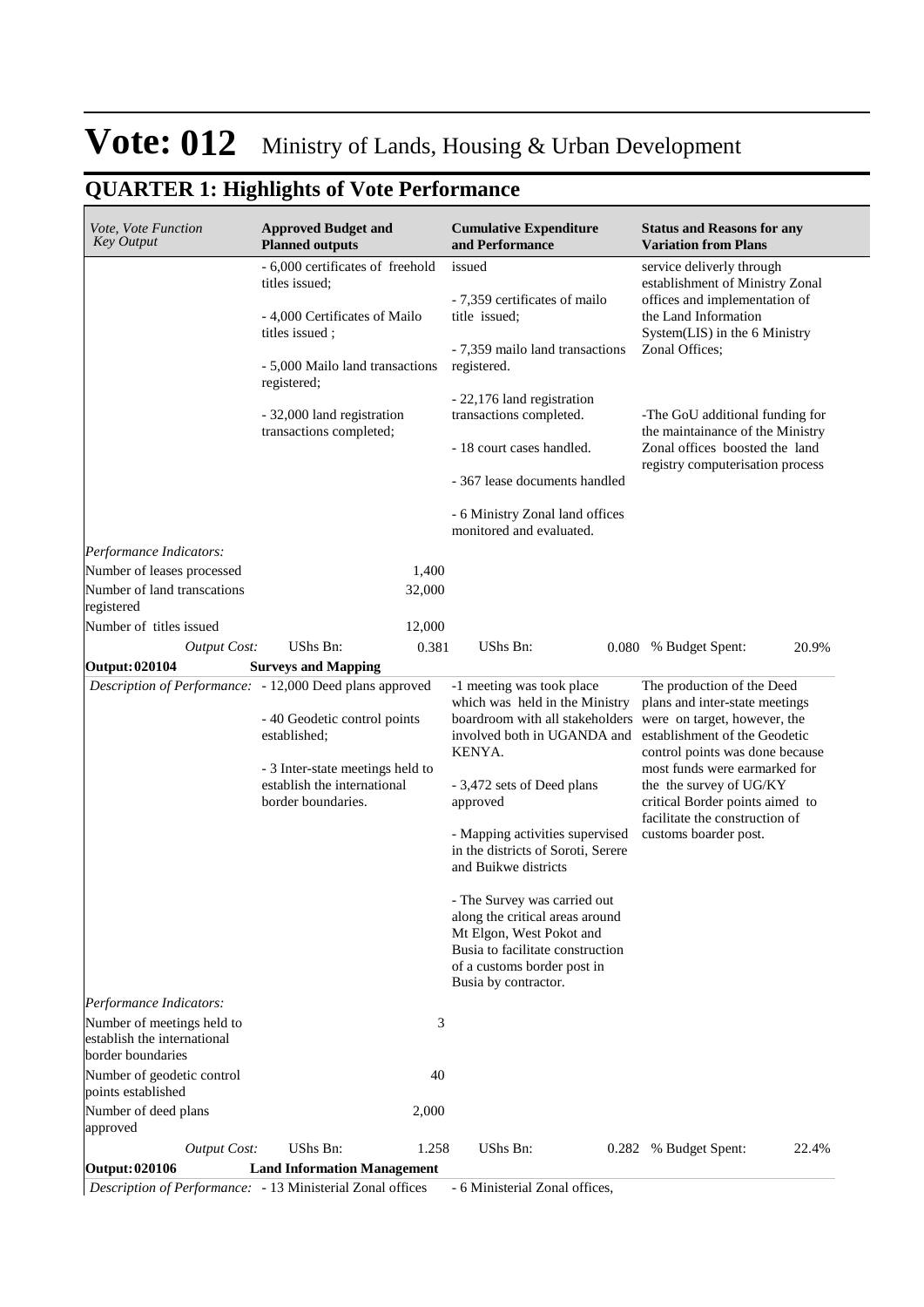## **QUARTER 1: Highlights of Vote Performance**

| <i>Vote, Vote Function</i><br><b>Key Output</b>                                   | <b>Approved Budget and</b><br><b>Planned outputs</b>                                                                                                                                             | <b>Cumulative Expenditure</b><br>and Performance                                                                                                                                                                                                                                                                                                                                                                                                                                                                                                                                                                           | <b>Status and Reasons for any</b><br><b>Variation from Plans</b>                                                                                                                                                                                                                                 |
|-----------------------------------------------------------------------------------|--------------------------------------------------------------------------------------------------------------------------------------------------------------------------------------------------|----------------------------------------------------------------------------------------------------------------------------------------------------------------------------------------------------------------------------------------------------------------------------------------------------------------------------------------------------------------------------------------------------------------------------------------------------------------------------------------------------------------------------------------------------------------------------------------------------------------------------|--------------------------------------------------------------------------------------------------------------------------------------------------------------------------------------------------------------------------------------------------------------------------------------------------|
| Performance Indicators:                                                           | equipped and operationalised;<br>- Status of computerisation of<br>land registry (LIS Rollout, Data<br>migration);<br>- 100,000 Land transactions<br>processed under Land<br>Information System; | NLIS and Entebbe equipped and<br>operationalised;<br>-The computerisation of the<br>Lands registry is on course with<br>LIS installed on the 8 sites,<br>however, the process is highly<br>hindered by mearge funding.<br>-Construction of offices in the<br>additional 7 sites is already<br>accomplished awaiting the<br>equipping and furnishing which<br>is scheduled in this FY 2014/15.<br>The Data Migration to the LIS<br>remains a routine activity aimed<br>at rehabilitation of titles,<br>scanning, arciving nd<br>documentation.<br>- 22,000 Land transactions<br>processed under Land<br>Information System; | The Ministry has commenced<br>the equipping, renovation and<br>refurbishment of the already<br>constructed 7 MZOs. The<br>perfomance is due to availability<br>of co-funding from the<br>development partners under<br>CEDP/land component<br>(Modernisation of Land<br>administration services) |
| Number of titles sorted,<br>scanned and entered into LIS<br>database              | 850                                                                                                                                                                                              |                                                                                                                                                                                                                                                                                                                                                                                                                                                                                                                                                                                                                            |                                                                                                                                                                                                                                                                                                  |
| Number of ministry zonal<br>offices equipped to handle<br>land information system | 15                                                                                                                                                                                               |                                                                                                                                                                                                                                                                                                                                                                                                                                                                                                                                                                                                                            |                                                                                                                                                                                                                                                                                                  |
| <b>Output Cost:</b>                                                               | UShs Bn:<br>4.360                                                                                                                                                                                | UShs Bn:<br>1.075                                                                                                                                                                                                                                                                                                                                                                                                                                                                                                                                                                                                          | 24.6%<br>% Budget Spent:                                                                                                                                                                                                                                                                         |
| <b>Vote Function Cost</b>                                                         | <b>UShs Bn:</b>                                                                                                                                                                                  | 8.884 UShs Bn:<br>1.909                                                                                                                                                                                                                                                                                                                                                                                                                                                                                                                                                                                                    | % Budget Spent:<br>21.5%                                                                                                                                                                                                                                                                         |
|                                                                                   | Vote Function: 0202 Physical Planning and Urban Development                                                                                                                                      |                                                                                                                                                                                                                                                                                                                                                                                                                                                                                                                                                                                                                            |                                                                                                                                                                                                                                                                                                  |
| <b>Output: 020201</b>                                                             |                                                                                                                                                                                                  | Physical Planning Policies, Strategies, Guidelines and Standards                                                                                                                                                                                                                                                                                                                                                                                                                                                                                                                                                           |                                                                                                                                                                                                                                                                                                  |
|                                                                                   | Description of Performance: - Physical Planning Act, 2010<br>and Physical planning<br><b>Standards and Guidelines</b><br>disseminated to 14 Districts;                                           | - Physical planning Act 2010<br>disseminated and sensitized in<br>14 districts: Kabale, Rukungiri,<br>Kisoro, Kinkizi, Kanungu,<br>Soroti, Katakwi, Kaberamaido,<br>Bukedea, Kumi, Ngora, Tororo,<br>Busia, Butaleja.                                                                                                                                                                                                                                                                                                                                                                                                      | Hit the target:<br>The physical planning Act 2010,<br>declares the the whole country a<br>planning area, therefore<br>dissemination and sensitization<br>of the physical planning country<br>wide remains a key priority to<br>the sector;                                                       |
| <b>Output Cost:</b>                                                               | UShs Bn:<br>0.793                                                                                                                                                                                | UShs Bn:                                                                                                                                                                                                                                                                                                                                                                                                                                                                                                                                                                                                                   | 16.6%<br>0.132 % Budget Spent:                                                                                                                                                                                                                                                                   |
| <b>Output: 020202</b>                                                             | <b>Field Inspection</b>                                                                                                                                                                          |                                                                                                                                                                                                                                                                                                                                                                                                                                                                                                                                                                                                                            |                                                                                                                                                                                                                                                                                                  |
|                                                                                   | Description of Performance: - 34 urban councils monitored<br>and inspected for compliance to<br>the landuse regulatory<br>framework;                                                             | -Monitoring and inspection in<br>the districts of Masaka,<br>Mbarara, Kabale, Ntungamo,<br>Rukungiri, Bushenyi, Kasese,<br>Kyenjojo, Fort Portal and<br>Mitooma held.Reports on this<br>account were prepared.                                                                                                                                                                                                                                                                                                                                                                                                             | Hit the target;                                                                                                                                                                                                                                                                                  |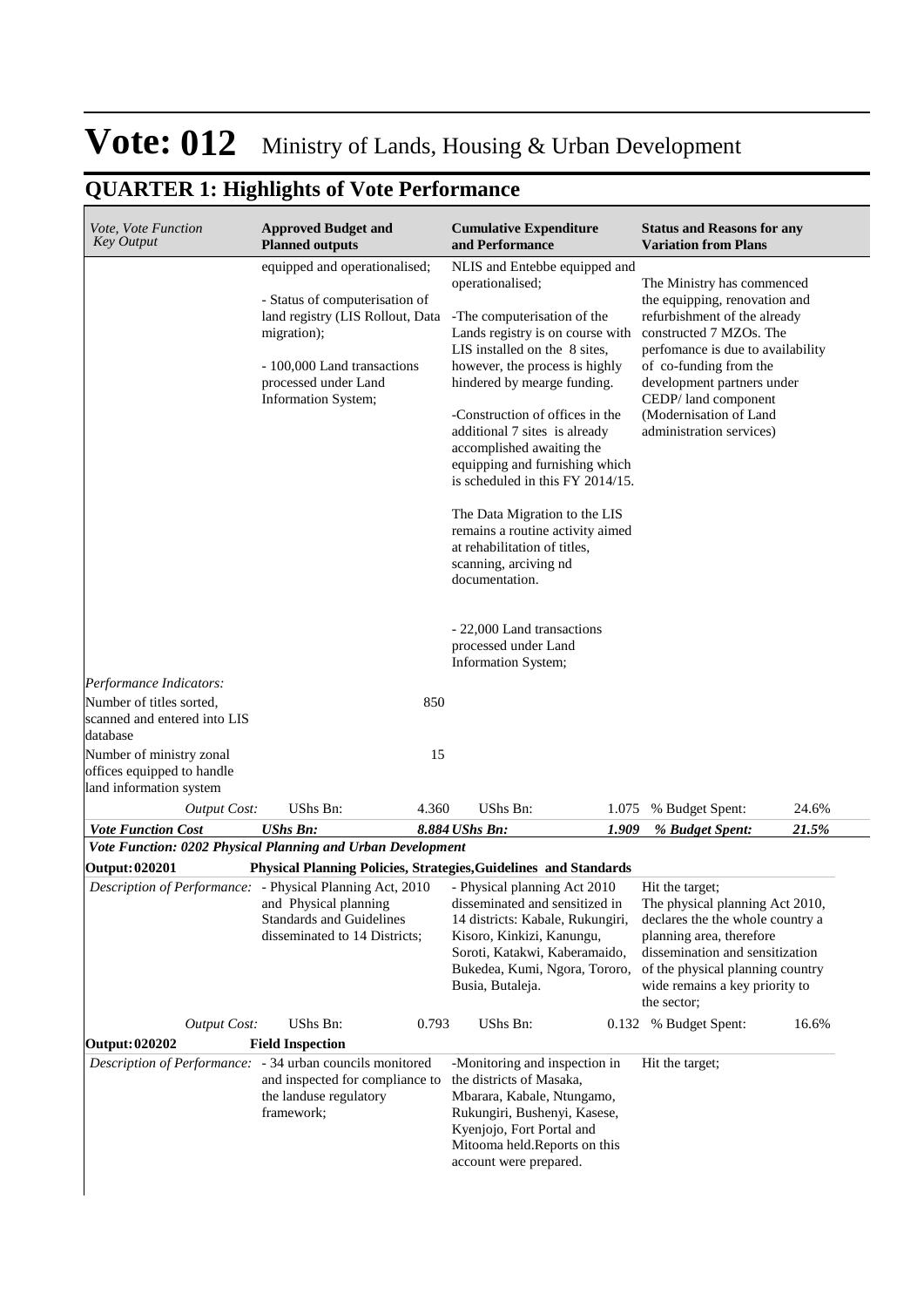## **QUARTER 1: Highlights of Vote Performance**

| <i>Vote, Vote Function</i><br><b>Key Output</b>                                                                              | <b>Approved Budget and</b><br><b>Planned outputs</b>                                                                                                                                                                                                                                                                                                        |       | <b>Cumulative Expenditure</b><br>and Performance                                                                                                                                                                                                                                                    |       | <b>Status and Reasons for any</b><br><b>Variation from Plans</b>              |       |
|------------------------------------------------------------------------------------------------------------------------------|-------------------------------------------------------------------------------------------------------------------------------------------------------------------------------------------------------------------------------------------------------------------------------------------------------------------------------------------------------------|-------|-----------------------------------------------------------------------------------------------------------------------------------------------------------------------------------------------------------------------------------------------------------------------------------------------------|-------|-------------------------------------------------------------------------------|-------|
|                                                                                                                              |                                                                                                                                                                                                                                                                                                                                                             |       | - Carried out compliance audits<br>within Greater Kampala<br>Metropolitan Area coupled with<br>inspection reports and shared<br>with the urban authorities for<br>any necessary follow up actions                                                                                                   |       |                                                                               |       |
| Performance Indicators:                                                                                                      |                                                                                                                                                                                                                                                                                                                                                             |       |                                                                                                                                                                                                                                                                                                     |       |                                                                               |       |
| No. of districts monitored<br>and supervised in physical<br>planning needs                                                   |                                                                                                                                                                                                                                                                                                                                                             | 34    |                                                                                                                                                                                                                                                                                                     |       |                                                                               |       |
| <b>Output Cost:</b>                                                                                                          | UShs Bn:                                                                                                                                                                                                                                                                                                                                                    | 0.216 | UShs Bn:                                                                                                                                                                                                                                                                                            |       | 0.049 % Budget Spent:                                                         | 23.0% |
| Output: 020205                                                                                                               | <b>Support Supervision and Capacity Building</b>                                                                                                                                                                                                                                                                                                            |       |                                                                                                                                                                                                                                                                                                     |       |                                                                               |       |
| Description of Performance: - 14 Physical Planning                                                                           | Committees of Districts,<br>Municipaliteis, Town councils<br>and Sub counties of Masaka,<br>Sembabule; Gomba, Kalungu,<br>Sembabule, Mpigi, Mukono,<br>Wakiso, Buikwe,Lwengo, Rakai Dokolo, Mbale, Sironko,<br>and Mityana trained on the<br>functions and operations of the<br>Physical Planning Act, 2010.<br>- State of urban sector report<br>produced; |       | - Physical planning committees Hit the target;<br>of Districts of Lira, Gulu,<br>Kitgum, Lamwo, Soroti,<br>Katakwi, Kumi, Ngora,<br>Bukedea, Kaberamaido, Amuru,<br>Abim, Napak, Oyam,<br>Bududa, Bulamburi and<br>Manafwa trained;<br>- 2 staff trained in urban<br>development management fields; |       | -Physical planning committee<br>are key in ensuring land use and<br>planning; |       |
|                                                                                                                              | - 2 staff trained in urban<br>development management fields;                                                                                                                                                                                                                                                                                                |       |                                                                                                                                                                                                                                                                                                     |       |                                                                               |       |
| <b>Output Cost:</b>                                                                                                          | UShs Bn:                                                                                                                                                                                                                                                                                                                                                    | 5.979 | UShs Bn:                                                                                                                                                                                                                                                                                            |       | 0.106 % Budget Spent:                                                         | 1.8%  |
| Output: 020206<br>Description of Performance: - Urban Solid Waste                                                            | Urban Dev't Policies, Strategies , Guidelines and Standards<br><b>Management Strategy</b><br>disseminated to 22<br>Municipalities;                                                                                                                                                                                                                          |       | Draft National Urban Policy<br>subjected to The National<br>consultation.                                                                                                                                                                                                                           |       | Funding constraits;                                                           |       |
|                                                                                                                              | - Draft National Urban Policy<br>(NUP) approved by Cabinet;                                                                                                                                                                                                                                                                                                 |       |                                                                                                                                                                                                                                                                                                     |       |                                                                               |       |
| <b>Output Cost:</b>                                                                                                          | UShs Bn:                                                                                                                                                                                                                                                                                                                                                    | 0.240 | UShs Bn:                                                                                                                                                                                                                                                                                            |       | 0.036 % Budget Spent:                                                         | 15.1% |
| <b>Vote Function Cost</b>                                                                                                    | <b>UShs Bn:</b>                                                                                                                                                                                                                                                                                                                                             |       | 11.003 UShs Bn:                                                                                                                                                                                                                                                                                     | 0.448 | % Budget Spent:                                                               | 4.1%  |
| Vote Function: 0203 Housing                                                                                                  |                                                                                                                                                                                                                                                                                                                                                             |       |                                                                                                                                                                                                                                                                                                     |       |                                                                               |       |
| <b>Output: 020301</b>                                                                                                        | <b>Housing Policy, Strategies and Reports</b>                                                                                                                                                                                                                                                                                                               |       |                                                                                                                                                                                                                                                                                                     |       |                                                                               |       |
| Description of Performance: - Draft National Housing Policy - Draft National Housing Policy National Housing policy is still | submitted Cabinet.                                                                                                                                                                                                                                                                                                                                          |       | in Place;                                                                                                                                                                                                                                                                                           |       | undergoing stakeholder<br>consultations;                                      |       |
|                                                                                                                              | - 20 units within condominium<br>properties registered;                                                                                                                                                                                                                                                                                                     |       | - 8 units within condominium<br>properties registered;                                                                                                                                                                                                                                              |       |                                                                               |       |
|                                                                                                                              | - 40 Pool/ Institutional houses<br>divested;                                                                                                                                                                                                                                                                                                                |       | - 20 Pool/Institutional<br>properties divested;                                                                                                                                                                                                                                                     |       |                                                                               |       |
| Performance Indicators:                                                                                                      |                                                                                                                                                                                                                                                                                                                                                             |       |                                                                                                                                                                                                                                                                                                     |       |                                                                               |       |
| Number of pool/institutional<br>houses divested                                                                              |                                                                                                                                                                                                                                                                                                                                                             | 40    |                                                                                                                                                                                                                                                                                                     |       |                                                                               |       |
| Number of condominium                                                                                                        |                                                                                                                                                                                                                                                                                                                                                             | 20    |                                                                                                                                                                                                                                                                                                     |       |                                                                               |       |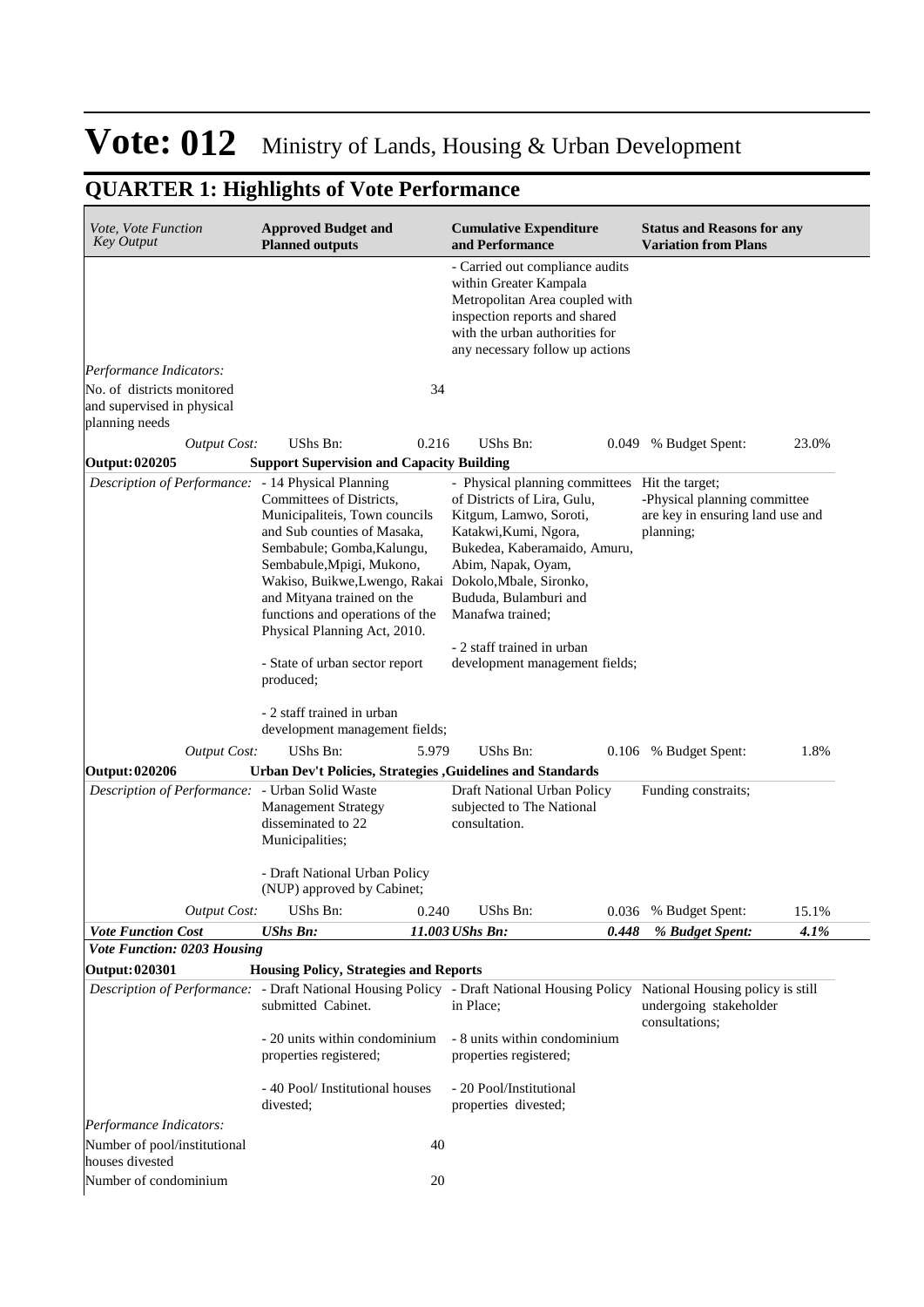## **QUARTER 1: Highlights of Vote Performance**

| <i>Vote, Vote Function</i><br><b>Key Output</b>                                                             | <b>Approved Budget and</b><br><b>Planned outputs</b>       |       | <b>Cumulative Expenditure</b><br>and Performance                                                                   |       | <b>Status and Reasons for any</b><br><b>Variation from Plans</b> |       |
|-------------------------------------------------------------------------------------------------------------|------------------------------------------------------------|-------|--------------------------------------------------------------------------------------------------------------------|-------|------------------------------------------------------------------|-------|
| properties registered<br>No. of districts where<br>National Housing Policy and<br>guideline is disseminated |                                                            | 30    |                                                                                                                    |       |                                                                  |       |
| <b>Output Cost:</b>                                                                                         | UShs Bn:                                                   | 0.232 | UShs Bn:                                                                                                           | 0.034 | % Budget Spent:                                                  | 14.4% |
| Output: 020304                                                                                              | <b>Estates Management Policy, Strategies &amp; Reports</b> |       |                                                                                                                    |       |                                                                  |       |
| <i>Description of Performance:</i> - Final draft National Real                                              | Estate Policy produced;                                    |       | Policy working group meeting<br>held;                                                                              |       | The development of the real<br>estates Policy underway.          |       |
| <b>Output Cost:</b>                                                                                         | UShs Bn:                                                   | 0.288 | UShs Bn:                                                                                                           | 0.046 | % Budget Spent:                                                  | 16.0% |
| Output: 020306                                                                                              |                                                            |       | <b>Awareness compaigns on Earthquake Disaster Management</b>                                                       |       |                                                                  |       |
| <i>Description of Performance</i> : - 4 awareness campaigns on                                              | earth quake disaster<br>management carried out;            |       | -Routine awareness to the<br>through office consultations and could not be carried out due to<br>engagements done; |       | Public aware reness campaigns<br>insufficient funds.             |       |
| Performance Indicators:                                                                                     |                                                            |       |                                                                                                                    |       |                                                                  |       |
| Number of public awareness<br>campaigns conducted                                                           |                                                            | 4     |                                                                                                                    |       |                                                                  |       |
| Output Cost:                                                                                                | UShs Bn:                                                   | 0.025 | UShs Bn:                                                                                                           | 0.006 | % Budget Spent:                                                  | 23.9% |
| <b>Vote Function Cost</b>                                                                                   | <b>UShs Bn:</b>                                            |       | 7.731 UShs Bn:                                                                                                     | 0.408 | % Budget Spent:                                                  | 5.3%  |
| Vote Function: 0249 Policy, Planning and Support Services                                                   |                                                            |       |                                                                                                                    |       |                                                                  |       |
| <b>Vote Function Cost</b>                                                                                   | <b>UShs Bn:</b>                                            |       | 2.518 UShs Bn:                                                                                                     | 0.526 | % Budget Spent:                                                  | 20.9% |
| <b>Cost of Vote Services:</b>                                                                               | $UShs Bn$ :                                                |       | 30.137 UShs Bn:                                                                                                    | 3.291 | % Budget Spent:                                                  | 10.9% |

*\* Excluding Taxes and Arrears*

-Inadequate funding of the sector at 0.02% of the National Budget yet the sector is at obligation to address and mediate into land issues and if not handled can jeopardize the management of the biggest factor of production, collateral security and mortgage.

#### **Table V2.2: Implementing Actions to Improve Vote Performance**

| <b>Planned Actions:</b>                                               | <b>Actual Actions:</b>                                   | <b>Reasons for Variation</b> |  |  |  |  |  |  |
|-----------------------------------------------------------------------|----------------------------------------------------------|------------------------------|--|--|--|--|--|--|
|                                                                       | Vote: 012 Ministry of Lands, Housing & Urban Development |                              |  |  |  |  |  |  |
| Vote Function: 0201 Land, Administration and Management (MLHUD)       |                                                          |                              |  |  |  |  |  |  |
| -Roll out the Land information system to 7<br>Ministry Zonal offices; |                                                          |                              |  |  |  |  |  |  |
| -Equip and operationalise the 13 Ministry<br>zonal offices:           |                                                          |                              |  |  |  |  |  |  |
| -Computerisation of the land registry                                 |                                                          |                              |  |  |  |  |  |  |
| -Sensitization of the public about land                               |                                                          |                              |  |  |  |  |  |  |
| laws;                                                                 |                                                          |                              |  |  |  |  |  |  |
| -Training of Land Management<br>Institutions on exisiting Land Laws;  |                                                          |                              |  |  |  |  |  |  |
| Vote Function: 0203 Housing                                           |                                                          |                              |  |  |  |  |  |  |
| -Implement the Public servant housing                                 |                                                          |                              |  |  |  |  |  |  |
| project(s);                                                           |                                                          |                              |  |  |  |  |  |  |

### *V3: Details of Releases and Expenditure*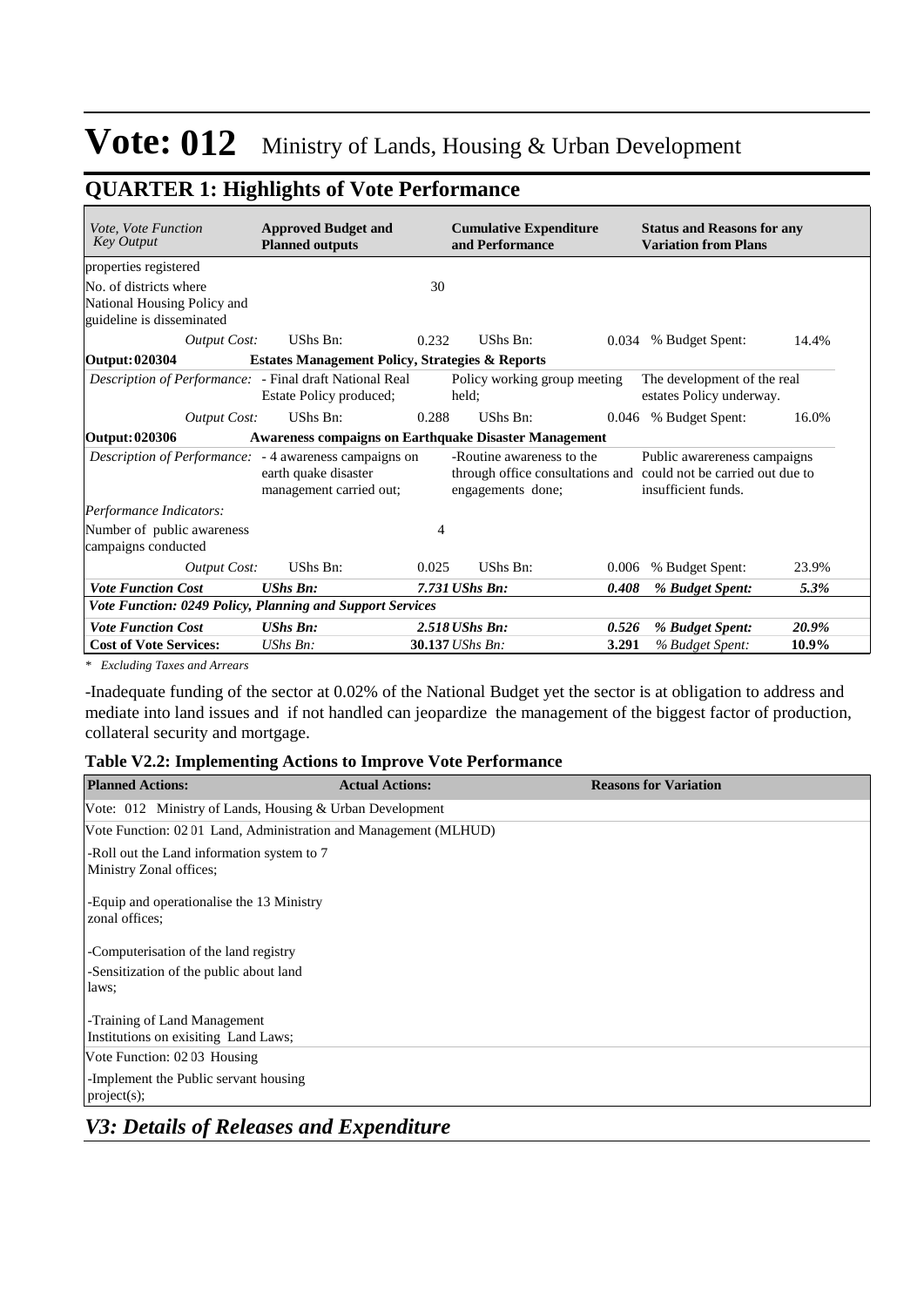## **QUARTER 1: Highlights of Vote Performance**

*This section provides a comprehensive summary of the outputs delivered by the Vote and further details of Vote expenditures by Vote Function and Expenditure Item.*

### **Table V3.1: GoU Releases and Expenditure by Output\***

| <b>Approved</b><br><b>Billion Uganda Shillings</b>                      |               | <b>Released</b> | <b>Spent</b> | $%$ GoU                   | $%$ GoU                       | $%$ GoU                  |
|-------------------------------------------------------------------------|---------------|-----------------|--------------|---------------------------|-------------------------------|--------------------------|
|                                                                         | <b>Budget</b> |                 |              | <b>Budget</b><br>Released | <b>Budget</b><br><b>Spent</b> | Releases<br><b>Spent</b> |
| VF:0201 Land, Administration and Management (MLHUD)                     | 8.88          | 2.25            | 1.91         | 25.3%                     | 21.5%                         | 84.9%                    |
| Class: Outputs Provided                                                 | 8.33          | 2.16            | 1.87         | 25.9%                     | 22.4%                         | 86.6%                    |
| 020101 Land Policy, Plans, Strategies and Reports                       | 1.38          | 0.31            | 0.24         | 22.3%                     | 17.1%                         | 76.6%                    |
| 020102 Land Registration                                                | 0.38          | 0.09            | 0.08         | 24.3%                     | 20.9%                         | 86.1%                    |
| 020103 Inspection and Valuation of Land and Property                    | 0.39          | 0.10            | 0.09         | 24.6%                     | 23.6%                         | 95.8%                    |
| 020104 Surveys and Mapping                                              | 1.26          | 0.32            | 0.28         | 25.4%                     | 22.4%                         | 88.3%                    |
| 020105 Capacity Building in Land Administration and Management          | 0.56          | 0.10            | 0.10         | 18.3%                     | 18.3%                         | 100.0%                   |
| 020106 Land Information Management                                      | 4.36          | 1.24            | 1.07         | 28.4%                     | 24.6%                         | 86.8%                    |
| Class: Capital Purchases                                                | 0.55          | 0.09            | 0.04         | 16.6%                     | 7.6%                          | 45.5%                    |
| 020176 Purchase of Office and ICT Equipment, including Software         | 0.13          | 0.04            | 0.04         | 33.3%                     | 32.6%                         | 97.8%                    |
| 020177 Purchase of Specialised Machinery & Equipment                    | 0.20          | 0.00            | 0.00         | 0.0%                      | 0.0%                          | N/A                      |
| 020178 Purchase of Office and Residential Furniture and Fittings        | 0.23          | 0.05            | 0.00         | 21.7%                     | $0.0\%$                       | 0.0%                     |
| VF:0202 Physical Planning and Urban Development                         | 2.99          | 0.72            | 0.45         | 24.2%                     | 15.0%                         | 61.8%                    |
| Class: Outputs Provided                                                 | 2.92          | 0.70            | 0.45         | 24.1%                     | 15.3%                         | 63.5%                    |
| 020201 Physical Planning Policies, Strategies, Guidelines and Standards | 0.79          | 0.19            | 0.13         | 24.4%                     | 16.6%                         | 68.1%                    |
| 020202 Field Inspection                                                 | 0.22          | 0.06            | 0.05         | 25.7%                     | 23.0%                         | 89.2%                    |
| 020203 Devt of Physical Devt Plans                                      | 1.12          | 0.26            | 0.12         | 23.6%                     | 11.2%                         | 47.3%                    |
| 020205 Support Supervision and Capacity Building                        | 0.56          | 0.14            | 0.11         | 25.2%                     | 18.9%                         | 74.8%                    |
| 020206 Urban Dev't Policies, Strategies , Guidelines and Standards      | 0.24          | 0.05            | 0.04         | 21.4%                     | 15.1%                         | 70.6%                    |
| Class: Capital Purchases                                                | 0.07          | 0.02            | 0.00         | 28.6%                     | $0.0\%$                       | 0.0%                     |
| 020276 Purchase of Office and ICT Equipment, including Software         | 0.05          | 0.02            | 0.00         | 30.0%                     | $0.0\%$                       | $0.0\%$                  |
| 020278 Purchase of Office and Residential Furniture and Fittings        | 0.02          | 0.01            | 0.00         | 25.0%                     | 0.0%                          | 0.0%                     |
| VF:0203 Housing                                                         | 2.39          | 0.59            | 0.41         | 24.9%                     | 17.1%                         | 68.7%                    |
| Class: Outputs Provided                                                 | 2.39          | 0.59            | 0.41         | 24.8%                     | 17.1%                         | 68.8%                    |
| 020301 Housing Policy, Strategies and Reports                           | 0.23          | 0.05            | 0.03         | 22.8%                     | 14.4%                         | 63.2%                    |
| 020302 Technical Support and Administrative Services                    | 1.02          | 0.27            | 0.17         | 26.0%                     | 16.7%                         | 64.1%                    |
| 020303 Capacity Building                                                | 0.82          | 0.19            | 0.15         | 23.0%                     | 18.6%                         | 80.6%                    |
| 020304 Estates Management Policy, Strategies & Reports                  | 0.29          | 0.08            | 0.05         | 27.4%                     | 16.0%                         | 58.3%                    |
| 020306 Awareness compaigns on Earthquake Disaster Management            | 0.02          | 0.01            | 0.01         | 24.1%                     | 23.9%                         | 98.9%                    |
| Class: Capital Purchases                                                | 0.00          | 0.00            | 0.00         | 33.3%                     | 0.0%                          | 0.0%                     |
| 020376 Purchase of Office and ICT Equipment, including Software         | 0.00          | 0.00            | 0.00         | 33.3%                     | $0.0\%$                       | 0.0%                     |
| VF:0249 Policy, Planning and Support Services                           | 2.52          | 0.63            | 0.53         | 25.0%                     | 20.9%                         | 83.6%                    |
| Class: Outputs Provided                                                 | 2.52          | 0.63            | 0.53         | 25.0%                     | 20.9%                         | 83.6%                    |
| 024901 Policy, consultation, planning and monitoring services           | 0.94          | 0.23            | 0.19         | 24.5%                     | 19.9%                         | 81.2%                    |
| 024902 Ministry Support Services (Finance and Administration)           | 1.02          | 0.25            | 0.22         | 24.8%                     | 22.0%                         | 88.9%                    |
| 024903 Ministerial and Top Management Services                          | 0.20          | 0.04            | 0.03         | 22.6%                     | 14.9%                         | 66.3%                    |
| 024904 Information Management                                           | 0.06          | 0.02            | 0.02         | 31.1%                     | 26.3%                         | 84.6%                    |
| 024905 Procurement and Disposal Services                                | 0.06          | 0.02            | 0.02         | 32.5%                     | 30.0%                         | 92.4%                    |
| 024906 Accounts and internal Audit Services                             | 0.24          | 0.06            | 0.05         | 26.2%                     | 21.0%                         | 80.1%                    |
| <b>Total For Vote</b>                                                   | 16.79         | 4.20            | 3.29         | 25.0%                     | 19.6%                         | 78.4%                    |

*\* Excluding Taxes and Arrears*

### **Table V3.2: 2014/15 GoU Expenditure by Item**

| <b>Billion Uganda Shillings</b>                           | Approved<br><b>Budget</b> | <b>Releases</b> | <b>Expend-</b><br>iture | % Budged<br><b>Released</b> | % Budget<br><b>Spent</b> | %Releases<br><b>Spent</b> |
|-----------------------------------------------------------|---------------------------|-----------------|-------------------------|-----------------------------|--------------------------|---------------------------|
| <b>Output Class: Outputs Provided</b>                     | 16.16                     | 4.08            | 3.25                    | 25.3%                       | 20.1%                    | 79.6%                     |
| 211101 General Staff Salaries                             | 3.37                      | 0.84            | 0.63                    | 25.0%                       | 18.8%                    | 75.2%                     |
| 211102 Contract Staff Salaries (Incl. Casuals, Temporary) | 0.63                      | 0.16            | 0.13                    | 25.0%                       | 20.9%                    | 83.5%                     |
|                                                           |                           |                 |                         |                             |                          |                           |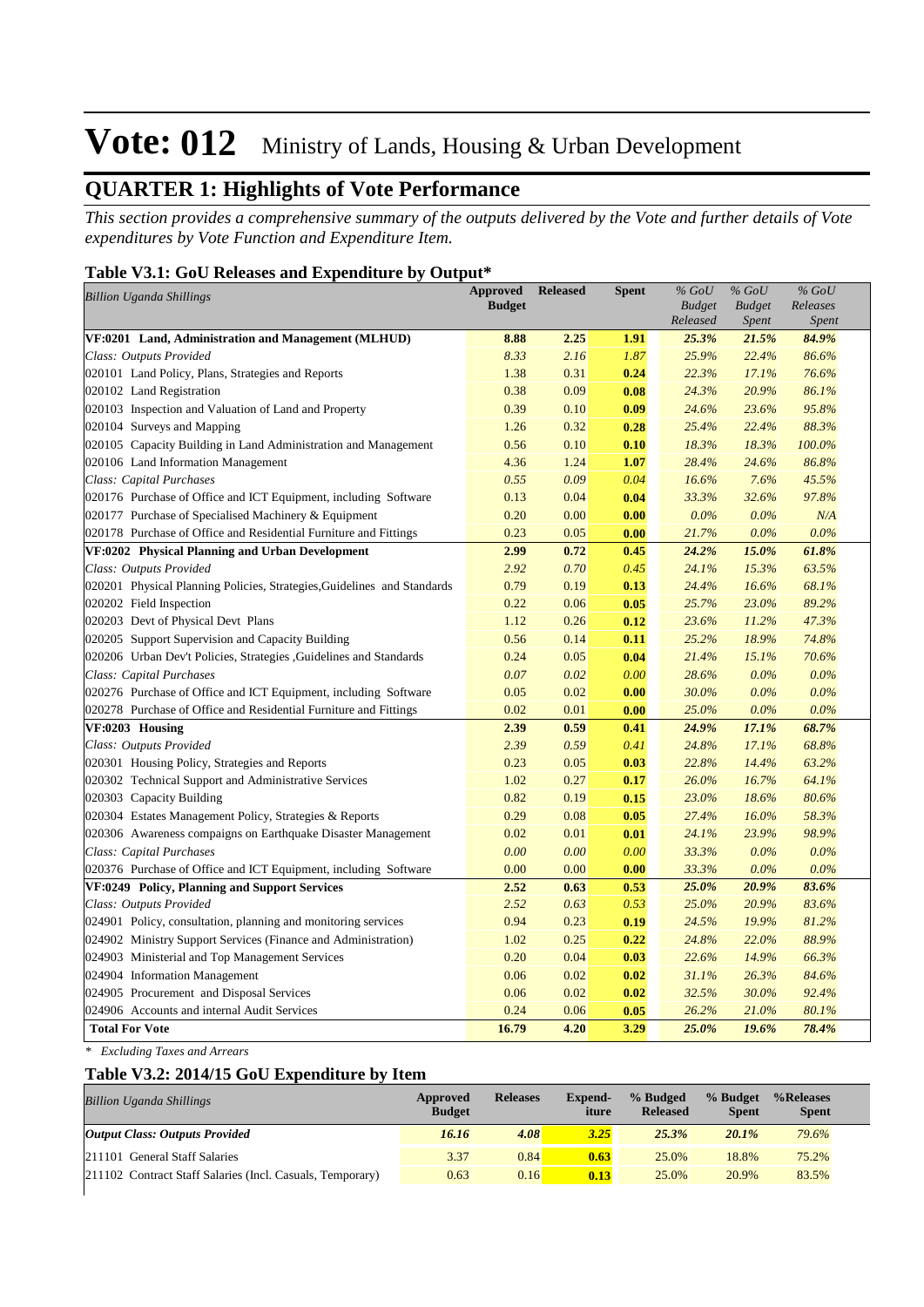## **QUARTER 1: Highlights of Vote Performance**

| <b>Billion Uganda Shillings</b>                          | <b>Approved</b><br><b>Budget</b> | <b>Releases</b> | <b>Expend-</b><br>iture | % Budged<br><b>Released</b> | % Budget<br><b>Spent</b> | %Releases<br><b>Spent</b> |
|----------------------------------------------------------|----------------------------------|-----------------|-------------------------|-----------------------------|--------------------------|---------------------------|
| 211103 Allowances                                        | 0.96                             | 0.26            | 0.26                    | 27.4%                       | 26.7%                    | 97.7%                     |
| 212101 Social Security Contributions                     | 0.08                             | 0.01            | 0.00                    | 9.1%                        | 4.3%                     | 46.7%                     |
| 212201 Social Security Contributions                     | 0.01                             | 0.00            | 0.00                    | 0.0%                        | 0.0%                     | N/A                       |
| 213001 Medical expenses (To employees)                   | 0.01                             | 0.00            | 0.00                    | 11.1%                       | 11.1%                    | 99.6%                     |
| 213002 Incapacity, death benefits and funeral expenses   | 0.04                             | 0.01            | 0.01                    | 20.0%                       | 20.0%                    | 100.0%                    |
| 221001 Advertising and Public Relations                  | 0.10                             | 0.02            | 0.01                    | 18.8%                       | 13.5%                    | 72.1%                     |
| 221002 Workshops and Seminars                            | 1.20                             | 0.26            | 0.24                    | 21.3%                       | 19.9%                    | 93.5%                     |
| 221003 Staff Training                                    | 0.30                             | 0.06            | 0.05                    | 21.5%                       | 17.9%                    | 83.2%                     |
| 221005 Hire of Venue (chairs, projector, etc)            | 0.02                             | 0.00            | 0.00                    | 16.7%                       | 16.7%                    | 99.9%                     |
| 221007 Books, Periodicals & Newspapers                   | 0.08                             | 0.02            | 0.01                    | 22.3%                       | 16.2%                    | 72.6%                     |
| 221008 Computer supplies and Information Technology (IT) | 0.19                             | 0.04            | 0.01                    | 20.4%                       | 6.6%                     | 32.2%                     |
| 221009 Welfare and Entertainment                         | 0.32                             | 0.09            | 0.09                    | 28.6%                       | 28.6%                    | 100.0%                    |
| 221011 Printing, Stationery, Photocopying and Binding    | 1.21                             | 0.27            | 0.13                    | 22.0%                       | 10.5%                    | 47.5%                     |
| 221012 Small Office Equipment                            | 0.03                             | 0.01            | 0.00                    | 23.4%                       | 8.2%                     | 34.8%                     |
| 221016 IFMS Recurrent costs                              | 0.05                             | 0.01            | 0.01                    | 26.1%                       | 26.1%                    | 100.0%                    |
| 221017 Subscriptions                                     | 0.21                             | 0.01            | 0.01                    | 6.1%                        | 6.1%                     | 99.7%                     |
| 221020 IPPS Recurrent Costs                              | 0.03                             | 0.00            | 0.00                    | 12.0%                       | 12.0%                    | 100.0%                    |
| 222001 Telecommunications                                | 0.38                             | 0.12            | 0.12                    | 32.9%                       | 32.9%                    | 100.0%                    |
| 222002 Postage and Courier                               | 0.02                             | 0.00            | 0.00                    | 19.8%                       | 15.1%                    | 76.0%                     |
| 222003 Information and communications technology (ICT)   | 0.20                             | 0.07            | 0.05                    | 32.4%                       | 23.6%                    | 72.9%                     |
| 223001 Property Expenses                                 | 0.36                             | 0.12            | 0.09                    | 33.1%                       | 25.6%                    | 77.3%                     |
| 223004 Guard and Security services                       | 0.22                             | 0.07            | 0.07                    | 33.3%                       | 31.1%                    | 93.2%                     |
| 223005 Electricity                                       | 0.27                             | 0.08            | 0.08                    | 29.6%                       | 29.6%                    | 100.0%                    |
| 223006 Water                                             | 0.15                             | 0.05            | 0.05                    | 31.4%                       | 31.4%                    | 100.0%                    |
| 225001 Consultancy Services- Short term                  | 0.76                             | 0.23            | 0.18                    | 29.8%                       | 23.7%                    | 79.4%                     |
| 225002 Consultancy Services-Long-term                    | 0.50                             | 0.13            | 0.00                    | 25.0%                       | 0.0%                     | 0.0%                      |
| 227001 Travel inland                                     | 1.81                             | 0.46            | 0.46                    | 25.5%                       | 25.4%                    | 99.4%                     |
| 227002 Travel abroad                                     | 0.23                             | 0.06            | 0.03                    | 23.8%                       | 14.4%                    | 60.5%                     |
| 227004 Fuel, Lubricants and Oils                         | 1.31                             | 0.37            | 0.37                    | 27.9%                       | 27.9%                    | 100.0%                    |
| 228001 Maintenance - Civil                               | 0.20                             | 0.04            | 0.03                    | 19.9%                       | 14.2%                    | 71.2%                     |
| 228002 Maintenance - Vehicles                            | 0.51                             | 0.12            | 0.07                    | 24.2%                       | 13.7%                    | 56.7%                     |
| 228003 Maintenance – Machinery, Equipment & Furniture    | 0.21                             | 0.05            | 0.03                    | 25.4%                       | 15.4%                    | 60.5%                     |
| 282101 Donations                                         | 0.19                             | 0.05            | 0.00                    | 24.6%                       | 0.0%                     | 0.1%                      |
| <b>Output Class: Capital Purchases</b>                   | 0.63                             | 0.11            | 0.04                    | 18.0%                       | 6.7%                     | 37.0%                     |
| 231005 Machinery and equipment                           | 0.38                             | 0.06            | 0.04                    | 15.5%                       | 11.0%                    | 70.9%                     |
| 231006 Furniture and fittings (Depreciation)             | 0.25                             | 0.05            | 0.00                    | 22.0%                       | 0.0%                     | 0.0%                      |
| <b>Output Class: Arrears</b>                             | 0.08                             | 0.02            | 0.02                    | 25.0%                       | 25.0%                    | $100.0\%$                 |
| 321612 Water arrears(Budgeting)                          | 0.03                             | 0.01            | 0.01                    | 28.7%                       | 28.7%                    | 100.0%                    |
| 321614 Electricity arrears (Budgeting)                   | 0.05                             | 0.01            | 0.01                    | 22.3%                       | 22.3%                    | 100.0%                    |
| <b>Grand Total:</b>                                      | 16.86                            | 4.22            | 3.31                    | 25.0%                       | 19.6%                    | 78.5%                     |
| <b>Total Excluding Taxes and Arrears:</b>                | 16.79                            | 4.20            | 3.29                    | 25.0%                       | 19.6%                    | 78.4%                     |

### **Table V3.3: GoU Releases and Expenditure by Project and Programme\***

|    | <b>Billion Uganda Shillings</b>                     | Approved<br><b>Budget</b> | <b>Released</b> | <b>Spent</b> | $%$ GoU<br><b>Budget</b><br>Released | $%$ GoU<br><b>Budget</b><br><i>Spent</i> | $%$ GoU<br>Releases<br><i>Spent</i> |  |
|----|-----------------------------------------------------|---------------------------|-----------------|--------------|--------------------------------------|------------------------------------------|-------------------------------------|--|
|    | VF:0201 Land, Administration and Management (MLHUD) | 8.88                      | 2.25            | 1.91         | 25.3%                                | 21.5%                                    | 84.9%                               |  |
|    | <b>Recurrent Programmes</b>                         |                           |                 |              |                                      |                                          |                                     |  |
| 03 | Office of Director Land Management                  | 0.05                      | 0.01            | 0.01         | 24.6%                                | 15.3%                                    | 62.0%                               |  |
| 04 | Land Administration                                 | 0.39                      | 0.10            | 0.09         | 24.6%                                | 23.6%                                    | 95.8%                               |  |
| 05 | Surveys and Mapping                                 | 1.05                      | 0.26            | 0.22         | 24.4%                                | 20.9%                                    | 86.0%                               |  |